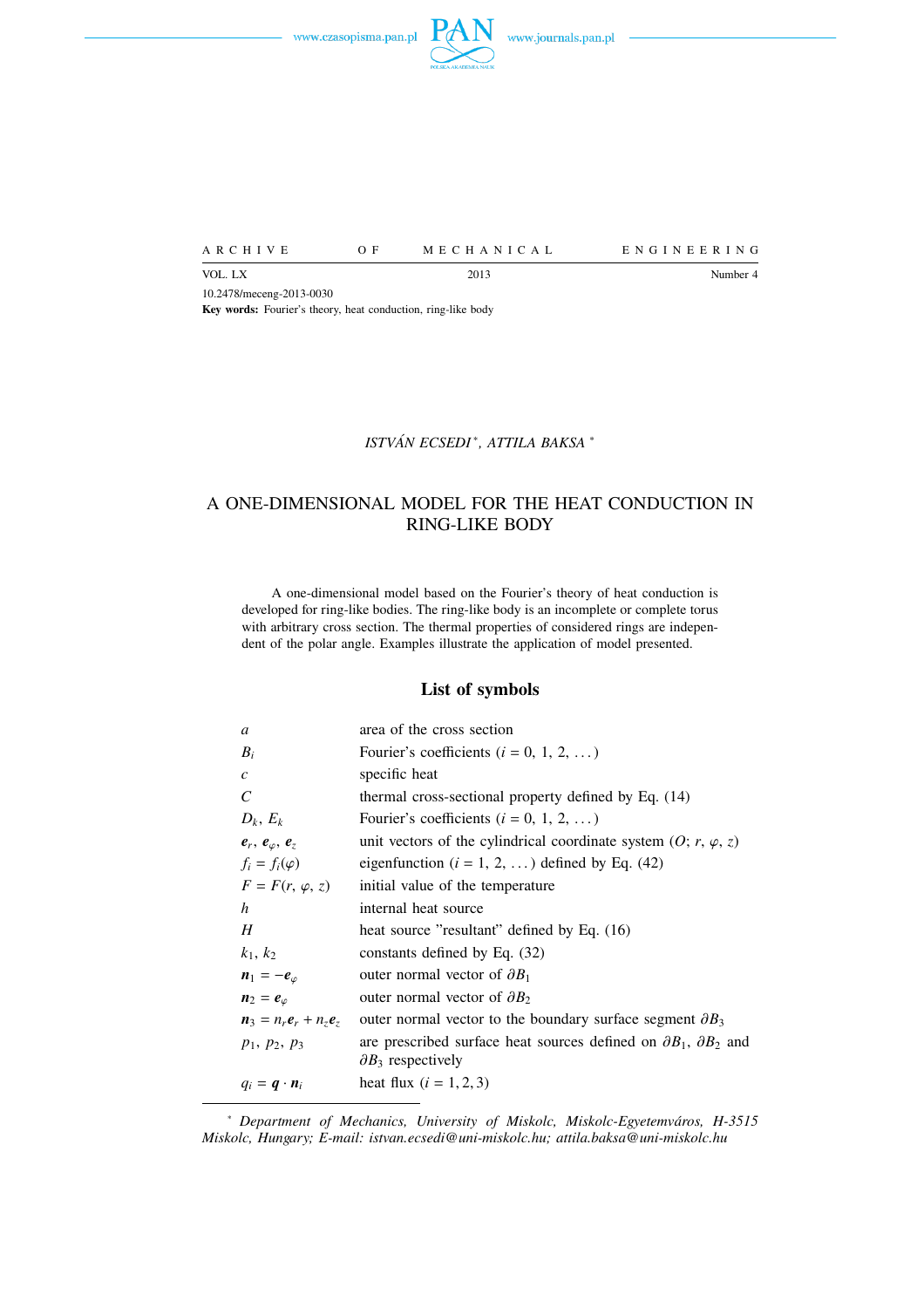



| $p_1, p_2, p_3$                               | are prescribed surface heat sources defined on $\partial B_1$ , $\partial B_2$ and<br>$\partial B_3$ respectively |
|-----------------------------------------------|-------------------------------------------------------------------------------------------------------------------|
| $q_i = \boldsymbol{q} \cdot \boldsymbol{n}_i$ | heat flux $(i = 1, 2, 3)$                                                                                         |
| q                                             | heat flux vector $(q = q_r(r, \varphi, z)e_r + q_\varphi(r, \varphi, z)e_\varphi + q_z(r, \varphi, z)e_z)$        |
| $\varrho$                                     | heat flux "resultant" defined by Eq. $(25)$                                                                       |
| r                                             | radial coordinate                                                                                                 |
| $r_c$                                         | the radial coordinate of the centre of cross section                                                              |
| R                                             | cross-sectional property of circular cross section defined by<br>Eq. $(28)$                                       |
| S                                             | arc coordinate defined by boundary curve $\partial A$                                                             |
| $T = T(r, \varphi, z, \tau)$                  | temperature field                                                                                                 |
| $T_1, T_2$                                    | given temperature of the end cross sections used in Eq. $(26)$                                                    |
| $v = v e_{\varphi}$                           | given velocity field                                                                                              |
| Z.                                            | polar coordinate                                                                                                  |
|                                               |                                                                                                                   |

## **Greek symbols**

| $\alpha_1$ , $\alpha_2$ , $\alpha_3$ | convective heat transfer coefficient to surfaces $\partial B_1$ , $\partial B_2$ and<br>$\partial B_3$ |
|--------------------------------------|--------------------------------------------------------------------------------------------------------|
| $\beta_1, \beta_2$                   | cross-sectional properties defined by Eq. (19)                                                         |
| $\beta_0 = \beta_1 = \beta_2$        | constants, used in Eqs. $(38)$ and $(40)$                                                              |
| $\beta_3$                            | modified coefficient of heat transfer defined by Eq. (13)                                              |
| $\gamma_i$                           | positive roots of Eq. (43), $(i = 1, 2, )$                                                             |
| $\theta_1$ , $\theta_2$ , $\theta_3$ | given temperatures                                                                                     |
| $\lambda$                            | thermal conductivity                                                                                   |
| Λ                                    | thermal cross-sectional property defined by Eq. (15)                                                   |
| $\rho$                               | density                                                                                                |
| τ                                    | time                                                                                                   |
| $\varphi$                            | polar coordinate                                                                                       |
| Φ                                    | polar coordinate of end cross section (for open ring $\phi < 2\pi$ ;                                   |
|                                      | for closed ring $\phi = 2\pi$ )                                                                        |
| $\omega$                             | angular velocity                                                                                       |

# **1. Introduction**

The aim of this paper is to reduce the solution of the three-dimensional problem of heat conduction in an inhomogeneous ring-like body to the solution of a one-dimensional problem. The formulation of the one-dimensional theory of the heat conduction is based on the field equations and boundary conditions of the three-dimensional theory of heat conduction in so-

496 **ISTVÁN ECSEDI, ATTILA BAKSA**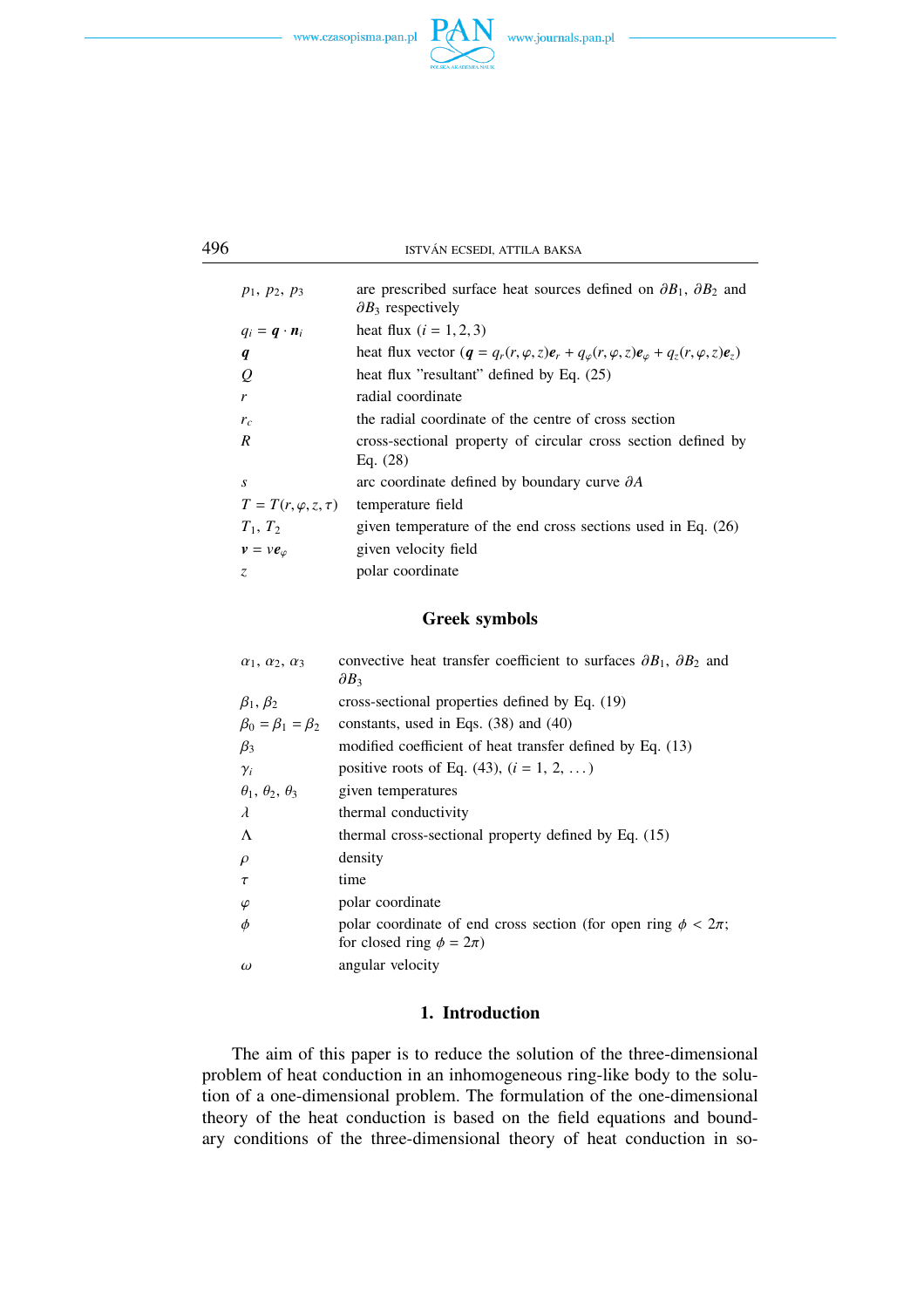

A ONE-DIMENSIONAL MODEL FOR THE HEAT CONDUCTION IN RING-LIKE BODY  $497$ 

lid body. The presented approach is similar to the solution of the threedimensional elasticity problem of rod-shaped bodies by the application of the one-dimensional theory of elastic beams [5,6]. The approximate solution based on the one-dimensional solution can be applied for curved beam of uniform cross-section, whose cross section is much smaller than as the length of the center line of the beam like body. This statement is supported by Example 4.5, in which the presented method is compared with a FEM solution.

In this paper, the interest is focused on heat conduction problems in ring-like bodies. The presented model is based on the Fourier's theory of heat conduction. The ring-like body is generated by the rotation of a plane figure whose inner and outer boundary points are taken from the set *A* and  $\partial A$ , respectively. The domain  $\overline{A}$  =  $A \cup \partial A$  is the "cross section" of the ring-like body, which is a bounded plane domain. The ring-like body (torus) occupies the region  $B = B \cup \partial B$ ,  $B = A \times (0, \phi)$ ,  $\partial B = \partial B_1 \cup \partial B_2 \cup \partial B_3$ ,  $\partial B_1 =$  ${(\{r, \varphi, z) | (r, z) \in A, \varphi = 0\}, \partial B_2 = {(\{r, \varphi, z) | (r, z) \in A, \varphi = \varphi\}, \partial B_3 = \partial A \times [0, \varphi]}$ which are referred to a given cylindrical coordinate system  $(0; r, \varphi, z)$  whose *z* axis is the axis of rotation. The angle of rotation is  $\phi$  (0 <  $\phi$  < 2 $\pi$ ), for complete ring  $\phi = 2\pi$  and  $\partial B = \partial B_3$ .

It is assumed that the thermal properties do not depend on the angle coordinate  $\varphi$ , but they may depend on the cross-sectional coordinates  $r$  and  $\zeta$ .

Fig. 1 illustrates the cross section of the ring-like body in a meridian plane  $\varphi$  = constant.



Fig. 1. Cross section of a ring-like body

The problem of heat conduction in the body is ruled by the balance equation  $[1, 2, 3]$ 

$$
-\nabla \cdot \boldsymbol{q} + h = c\rho \left( \frac{\partial T}{\partial \tau} + (\boldsymbol{v} \cdot \nabla) T \right)
$$
 (1)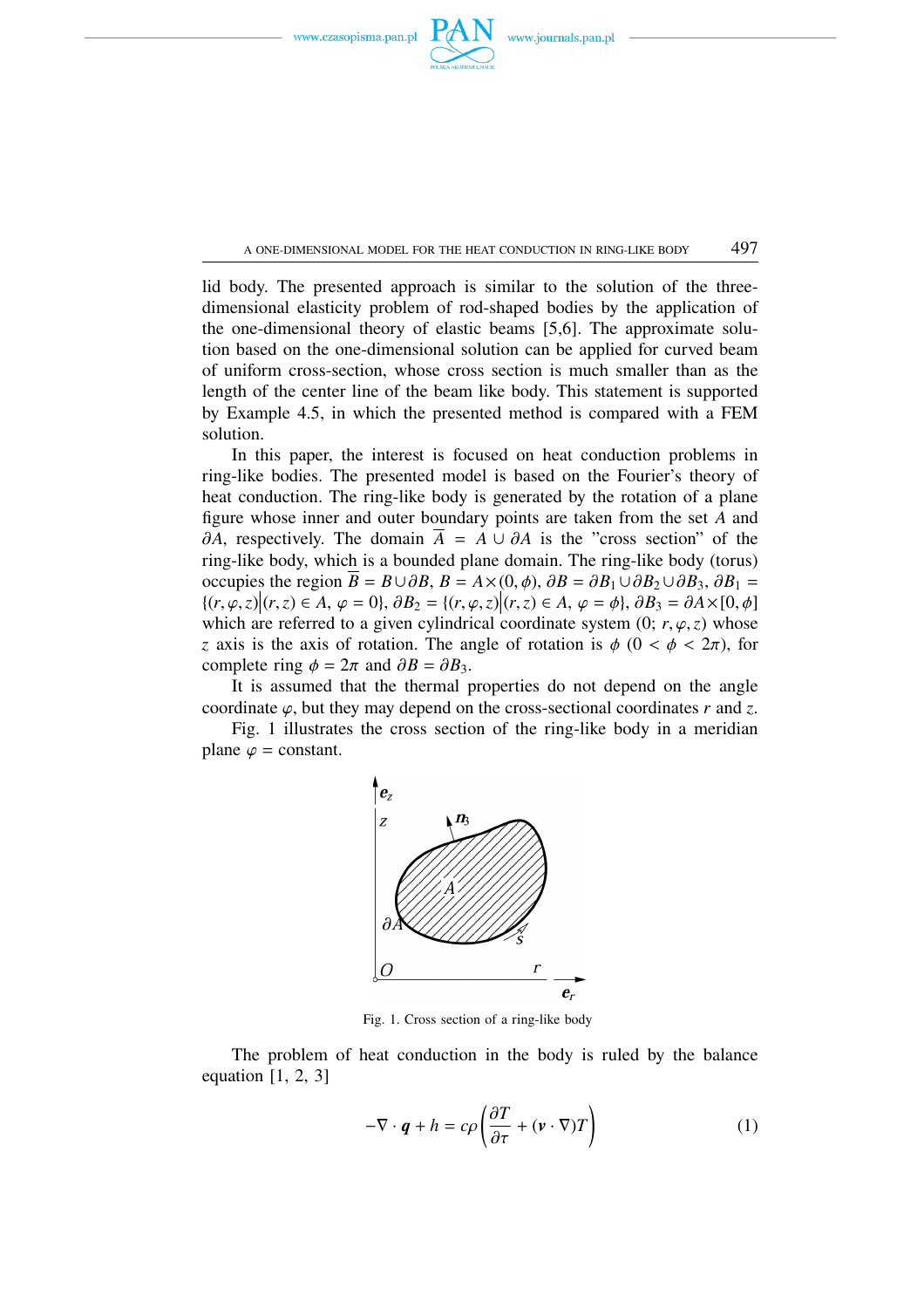





and by the Fourier's law

$$
q = -\lambda \nabla T \tag{2}
$$

in *B* with the boundary and initial conditions

$$
q_1 = \boldsymbol{q} \cdot \boldsymbol{n}_1 = \alpha_1 (T - \theta_1) - p_1 \quad \text{on } \partial B_1,\tag{3}
$$

$$
q_2 = \boldsymbol{q} \cdot \boldsymbol{n}_2 = \alpha_2 (T - \theta_2) - p_2 \quad \text{on } \partial B_2,\tag{4}
$$

$$
q_3 = \boldsymbol{q} \cdot \boldsymbol{n}_3 = \alpha_3 (T - \theta_3) - p_3 \quad \text{on } \partial B_3,\tag{5}
$$

$$
T(r, \varphi, z, 0) = F(r, \varphi, z) \quad \text{in } B.
$$
 (6)

In Eqs. (3), (4) and (5) putting  $\alpha_i = 0$  ( $i = 1, 2, 3$ ) we obtain the case of prescribed heat flux condition which is a Neumann's type boundary condition. The prescribed surface temperature, the case of Dirichlet's boundary condition can be obtained from Eqs. (3), (4), (5) by  $\alpha_i \to \infty$  (*i* = 1, 2, 3).

## **2. One-dimensional model**

Eq. (1) in cylindrical coordinates  $r, \varphi, z$  can be written in the next form [4,5] .<br>Г .<br>1  $\overline{1}$ 

$$
-\left[\frac{\partial}{\partial r}\left(rq_{r}\right)+\frac{\partial}{\partial z}\left(rq_{z}\right)\right]-\frac{\partial q_{\varphi}}{\partial \varphi}+rh= c\rho r\left(\frac{\partial T}{\partial \tau}+\omega\frac{\partial T}{\partial \varphi}\right).
$$
 (7)

Here, we have assumed that the velocity field is given by the equation

$$
\mathbf{v} = v\mathbf{e}_{\varphi} = r\omega\mathbf{e}_{\varphi}, \quad (\omega = \text{constant}). \tag{8}
$$

Integrating Eq. (7) over *A* and using the Stokes' theorem [4, 5] we get

$$
-\int_{\partial A} q_3 r \, ds - \int_A \frac{\partial q_\varphi}{\partial \varphi} \, dA + \int_A r h \, dA = \int_A c \rho r \left( \frac{\partial T}{\partial \tau} + \omega \frac{\partial T}{\partial \varphi} \right) dA. \tag{9}
$$

According to the Fourier's law we can write

$$
q_{\varphi} = -\frac{\lambda}{r} \frac{\partial T}{\partial \varphi}.
$$
 (10)

The governing supposition is that the temperature does not depend on the cross-sectional coordinates *r* and *z*, i.e.  $T = T(\varphi, \tau)$ . Inserting this assumption into Eq. (10) and Eq. (9) we obtain the field equation of the one-dimensional model for the heat conduction in ring-like body as

$$
C\left(\frac{\partial T}{\partial \tau} + \omega \frac{\partial T}{\partial \varphi}\right) = \Lambda \frac{\partial^2 T}{\partial \varphi^2} - \beta_3 (T - \theta_3) + H, \quad 0 < \varphi < 2\pi. \tag{11}
$$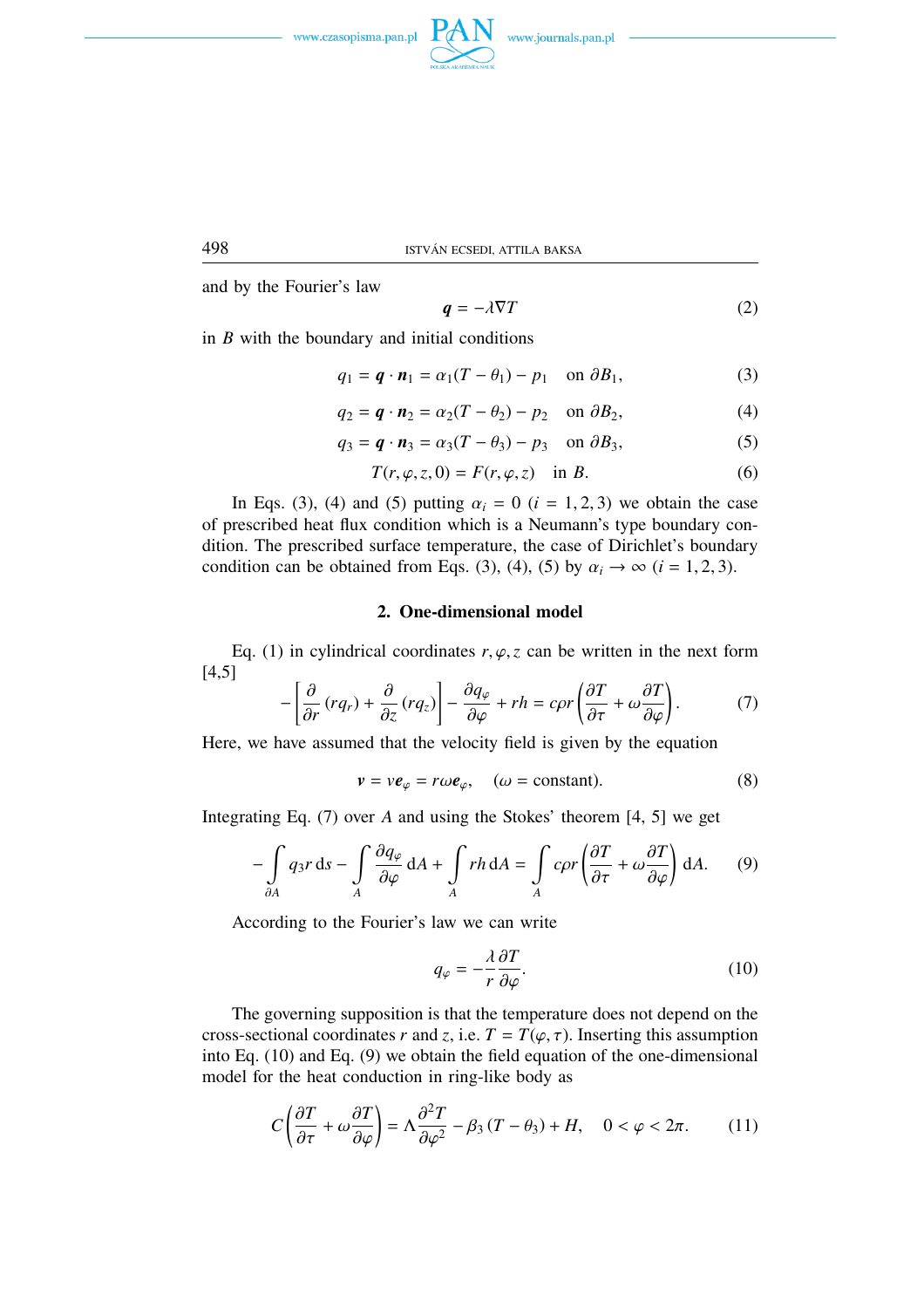

Here, we have used

$$
\int_{\partial A} q_3 r \, ds = \int_{\partial A} \boldsymbol{q} \cdot \boldsymbol{n}_3 r \, ds = \int_{\partial A} \alpha_3 (T - \theta_3) r \, ds - \int_{\partial A} r p_3 \, ds, \qquad (12)
$$

where

$$
\beta_3 = \int_{\partial A} \alpha_3 r \, \mathrm{d}s \tag{13}
$$

and we have introduced the next thermal cross-sectional properties

$$
C = \int_{A} \rho(r, z)c(r, z) r \, dA,\tag{14}
$$

$$
\Lambda = \int\limits_A \frac{\lambda(r, z)}{r} dA \tag{15}
$$

and *H* is defined as

$$
H = \int_{A} rh \, dA + \int_{\partial A} p_3 r \, ds. \tag{16}
$$

We note, the temperature of the surrounding medium depends only on  $\varphi$  and  $\tau$ , i.e.,  $\theta_3 = \theta_3(\varphi, \tau)$ .

## **3. Boundary and initial conditions**

The boundary condition formulated by Eq. (5) is built in the field equation (11), but we note that in this model the case  $\alpha_3 \to \infty$  is not possible since in this case,  $T \rightarrow \theta_3$ , i.e. the Eq. (11) cannot be satisfied. In order to obtain the one-dimensional version of boundary conditions (3) and (4) we integrate Eqs. (3) and (4) over *A*. The integration yields the result

$$
\Lambda \frac{\partial T}{\partial \varphi} = \beta_1 \left( T - \hat{\theta}_1 \right) - \hat{p}_1, \quad \varphi = 0,
$$
\n(17)

$$
-\Lambda \frac{\partial T}{\partial \varphi} = \beta_2 \left( T - \hat{\theta}_2 \right) - \hat{p}_2, \quad \varphi = \phi, \quad \phi \neq 2\pi, \tag{18}
$$

where

$$
\hat{\theta}_i = \frac{1}{\beta_i} \int_A \alpha_i(r, z) \theta_i(r, z) dA, \qquad \beta_i = \int_A \alpha_i dA, \qquad (19)
$$

$$
\hat{p}_i = \int_A p_i(r, z) \, dA \qquad (i = 1, 2). \tag{20}
$$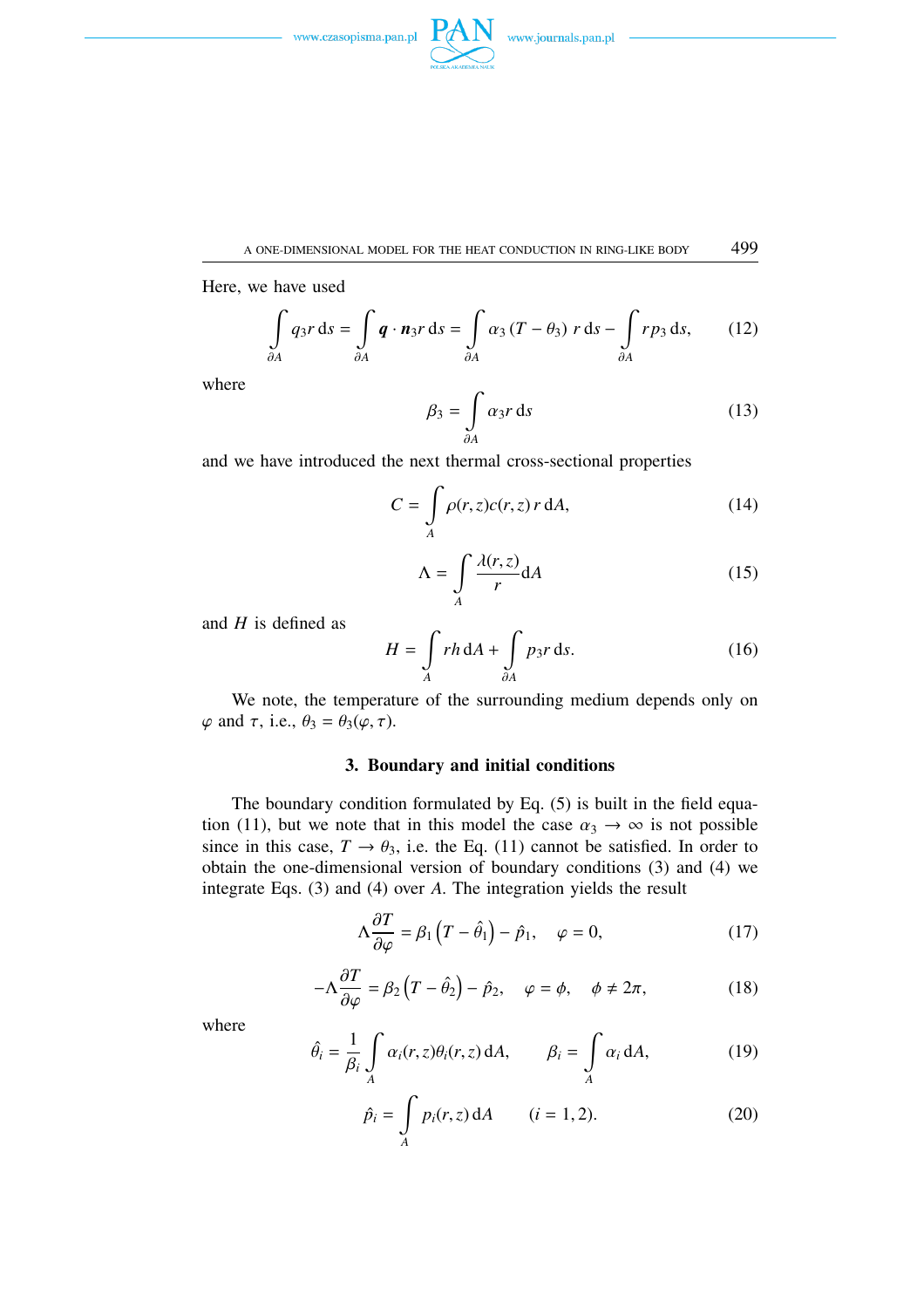



500 ISTVAN ECSEDI, ATTILA BAKSA ´

Boundary conditions above formulated are referred to open ring-like body  $(\phi \neq 2\pi)$ .

In the case of closed ring ( $\phi = 2\pi$ ) we do not have boundary conditions at  $\varphi = 0$  and  $\varphi = 2\pi$  as given in Eqs. (17) and (18). For closed ring we have

$$
T(0) = T(2\pi), \qquad \left(\frac{\partial T}{\partial \varphi}\right)_{\varphi=0} = \left(\frac{\partial T}{\partial \varphi}\right)_{\varphi=2\pi}.
$$
 (21)

Eq. (21) expresses that *T* is periodic in  $\varphi$  with period  $2\pi$ .

Integration of Eq. (6) gives the initial condition of the one-dimensional heat conduction model

$$
T(\varphi, 0) = \frac{1}{a} \int\limits_{A} F(r, \varphi, z) \, dA,\tag{22}
$$

since it was assumed that *T* does not depend on the cross-sectional coordinates *r* and *z*.

### **4. Examples**

#### **4.1. Heat flow in incomplete torus**

A steady state heat conduction problem is considered, the ring-like body is an incomplete torus, i.e.  $0 \le \varphi \le \phi < 2\pi$ . Let  $p_3 = 0$   $\alpha_3 = 0$ ,  $\omega = 0$  and  $h = 0$ . In this case we have

$$
\frac{\partial^2 T}{\partial \varphi^2} = 0, \qquad 0 < \varphi < \phi,\tag{23}
$$

that is

$$
T = T_1 + \frac{T_2 - T_1}{\phi} \varphi, \qquad 0 \le \varphi \le \phi,
$$
 (24)

where  $T_1 = T(0)$ ,  $T_2 = T(\phi)$ . The heat flux resultant *Q* is defined as

$$
Q = \int_{A} q_{\varphi} dA = -\int_{A} \frac{\lambda}{r} \frac{\partial T}{\partial \varphi} dA.
$$
 (25)

A simple calculation gives

$$
Q = -\frac{\Lambda}{\phi} (T_2 - T_1). \tag{26}
$$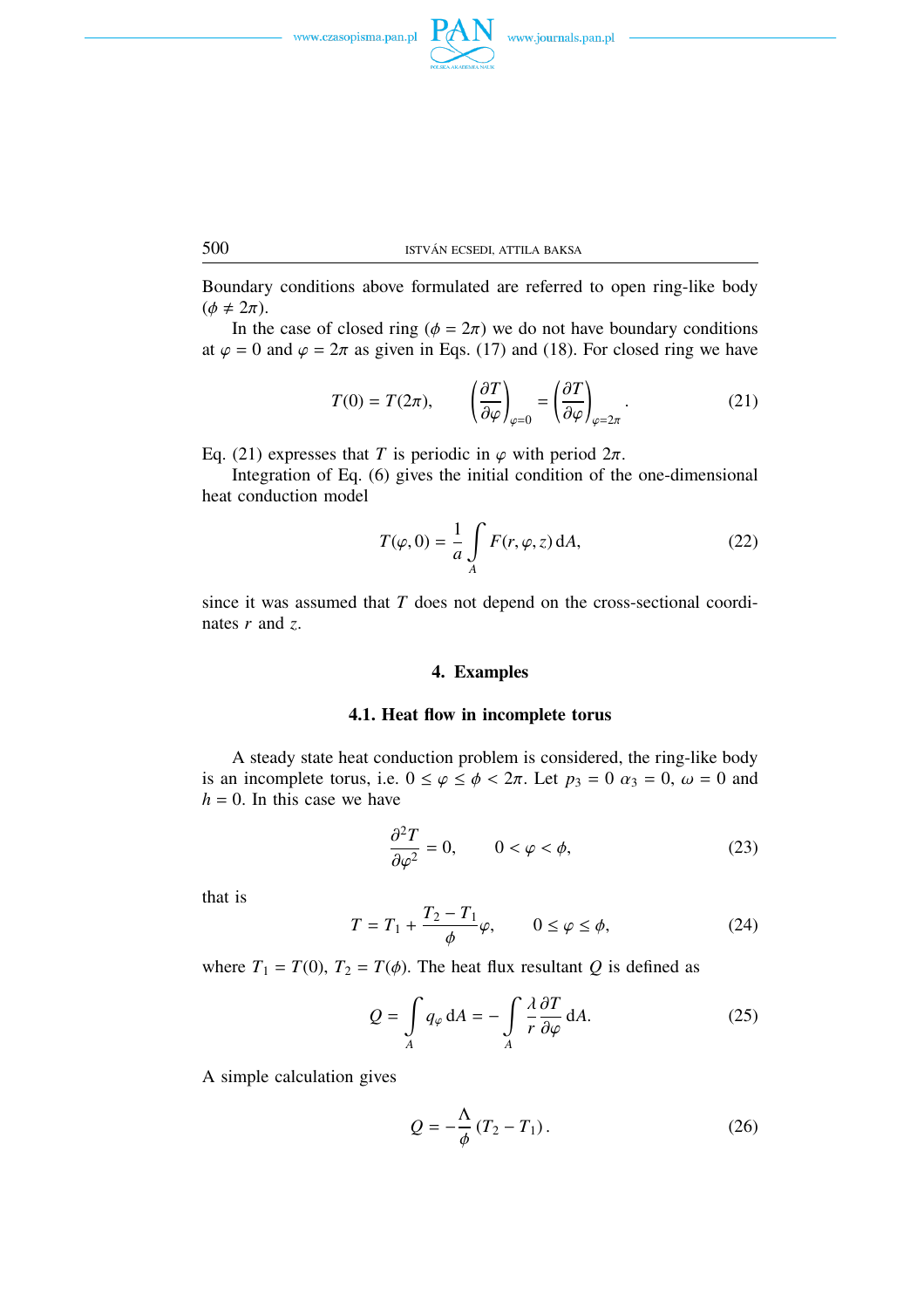

A ONE-DIMENSIONAL MODEL FOR THE HEAT CONDUCTION IN RING-LIKE BODY  $501$ 

If the material is homogeneous then we have

$$
\Lambda = \frac{\lambda a}{R}, \qquad \frac{a}{R} = \int\limits_{A} \frac{dA}{r}.
$$
 (27)

For solid circular cross section *R* can be obtained by the next formula [6] (Fig. 2):





Fig. 2. Circular cross section

## **4.2. Heat flow in closed ring caused by a rotating line heat source**

In this example, we determine the temperature field for a closed ring which is caused by a rotating line heat source which acts on a meridian section of  $\partial B_3$  at time  $\tau$  and its definition is given as

$$
\int_{\partial A} p_3 r \, ds = P_3 \delta(\varphi - \omega \tau), \qquad P_3 = \text{constant} \tag{29}
$$

Here, we note the unit of line heat source  $P_3$  is [Watt].

In Eq. (29)  $\delta(\varphi)$  is the Dirac function. According to Eq. (16) we can write

$$
H = P_3 \delta(\varphi - \omega \tau), \tag{30}
$$

since  $h = 0$ . Let the function  $f = f(\varphi)$  be defined as

$$
f(\varphi) = \delta(\varphi - \vartheta) \quad 0 \le \varphi \le 2\pi, \text{ and } f(\varphi) = f(\varphi + 2n\pi) \quad n = 0, \pm 1, \pm 2, \pm 3, \dots
$$
\n(31)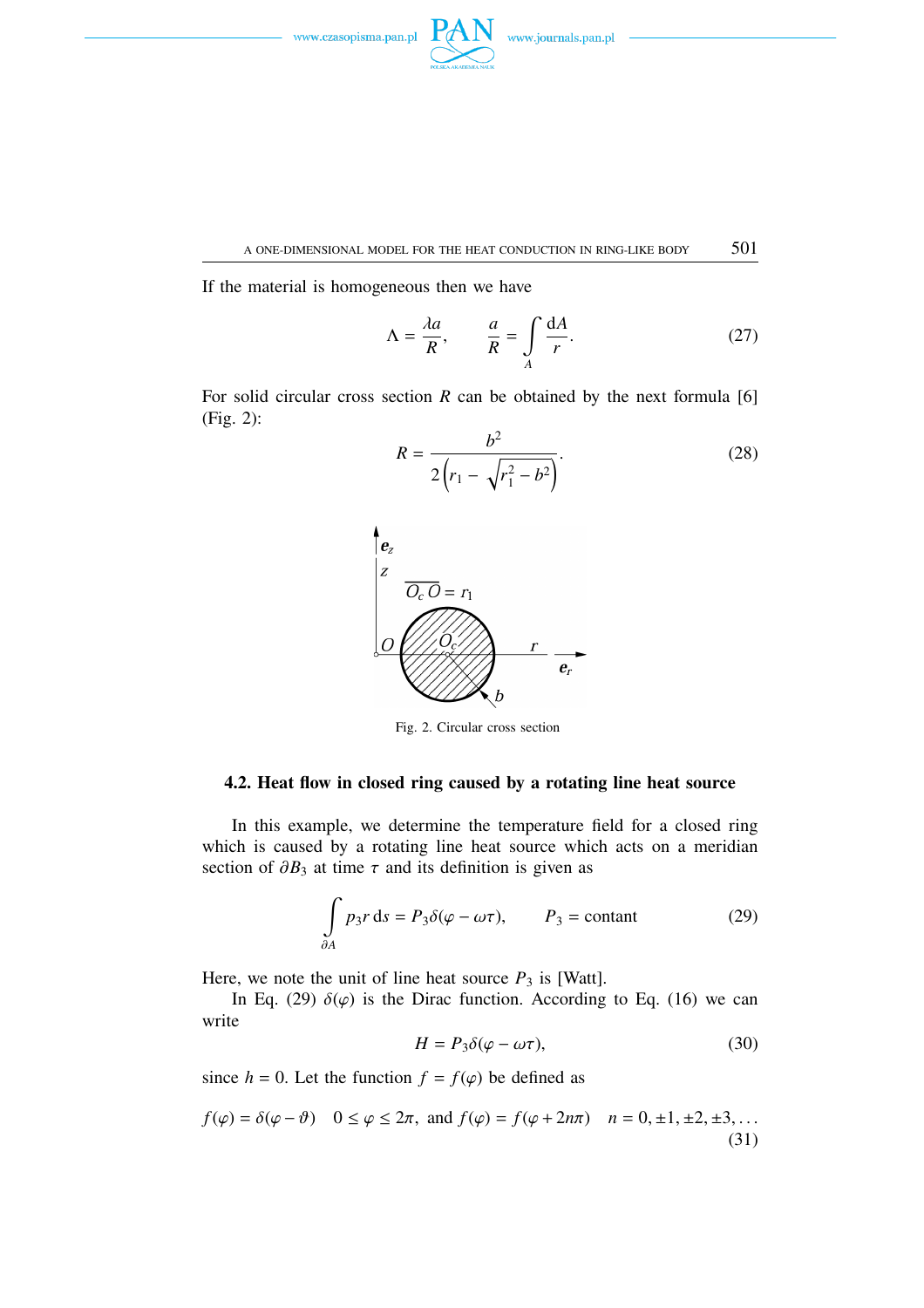



Representation of  $f(\varphi)$  by its Fourier' series is as follows [7]

$$
f(\varphi) = \frac{1}{\pi} \left[ \frac{1}{2} + \sum_{i=1}^{\infty} \cos(i\varphi - i\vartheta) \right].
$$
 (32)

Combination of Eq. (30) with Eq. (32) ( $\vartheta = \omega \tau$ ) gives

$$
H = \frac{P_3}{\pi} \left[ \frac{1}{2} + \sum_{i=1}^{\infty} \cos(i\varphi - i\omega\tau) \right].
$$
 (33)

The ring looses heat by convention into the surrounding medium at temperature  $\theta_3 = 0$  according to the Newton's law of cooling. For the present problem Eq. (11) has the form

$$
C\left(\frac{\partial T}{\partial \tau} + \omega \frac{\partial T}{\partial \varphi}\right) = \Lambda \frac{\partial^2 T}{\partial \varphi^2} - \beta_3 T + \frac{P_3}{\pi} \left[ \frac{1}{2} + \sum_{i=1}^{\infty} \cos\left(i\varphi - i\omega\tau\right) \right].
$$
 (34)

We consider only the "large time solution" of Eq. (34). The large time solution is valid for  $\tau >> 0$  and its determination does not require initial condition [1]. The temperature field belonging to  $\tau >> 0$  is a periodic function of the time coordinate  $\tau$ .

We assume that

$$
T(\varphi, \tau) = T_0 + \sum_{i=1}^{\infty} T_i \cos(i\varphi - i\omega\tau).
$$
 (35)

Substitution of Eq. (35) into Eq. (34) gives

$$
T_0 = \frac{P_0}{2\pi\beta_3},\tag{36}
$$

$$
T_i = \frac{P_3}{i^2 \Lambda + \beta_3 \pi} \qquad (i = 1, 2, ...)
$$
 (37)

The final formula of the large time solution is represented as

$$
T(\varphi,\tau) = \frac{P_3}{2\pi\beta_3} \left[ 1 + \sum_{i=1}^{\infty} \frac{2\beta_3}{\Lambda i^2 + \beta_3} \cos\left(i\varphi - i\omega\tau\right) \right].
$$
 (38)

For homogeneous curved beam of solid circular cross section (Fig. 2) by the data  $\lambda = 400 \text{ W/mK}$ ,  $\alpha_3 = 5 \text{ W/m}^2 \text{K}$ ,  $b = 15 \text{ mm}$ ,  $r_1 = 35 \text{ mm}$ ,  $\omega = 0.5 1/\text{s}$ the graph of the function  $\hat{T}(\varphi, \tau) = \frac{2\pi\beta_3}{R}$ *P*3  $\widetilde{T}(\varphi, \tau)$  is shown in Fig. 3, where

$$
\widetilde{T} = \frac{P_3}{2\pi\beta_3} \left[ 1 + \sum_{i=1}^{10} \frac{2\beta_3}{\Lambda i^2 + \beta_3} \cos\left(i\varphi - i\omega\tau\right) \right]
$$
(39)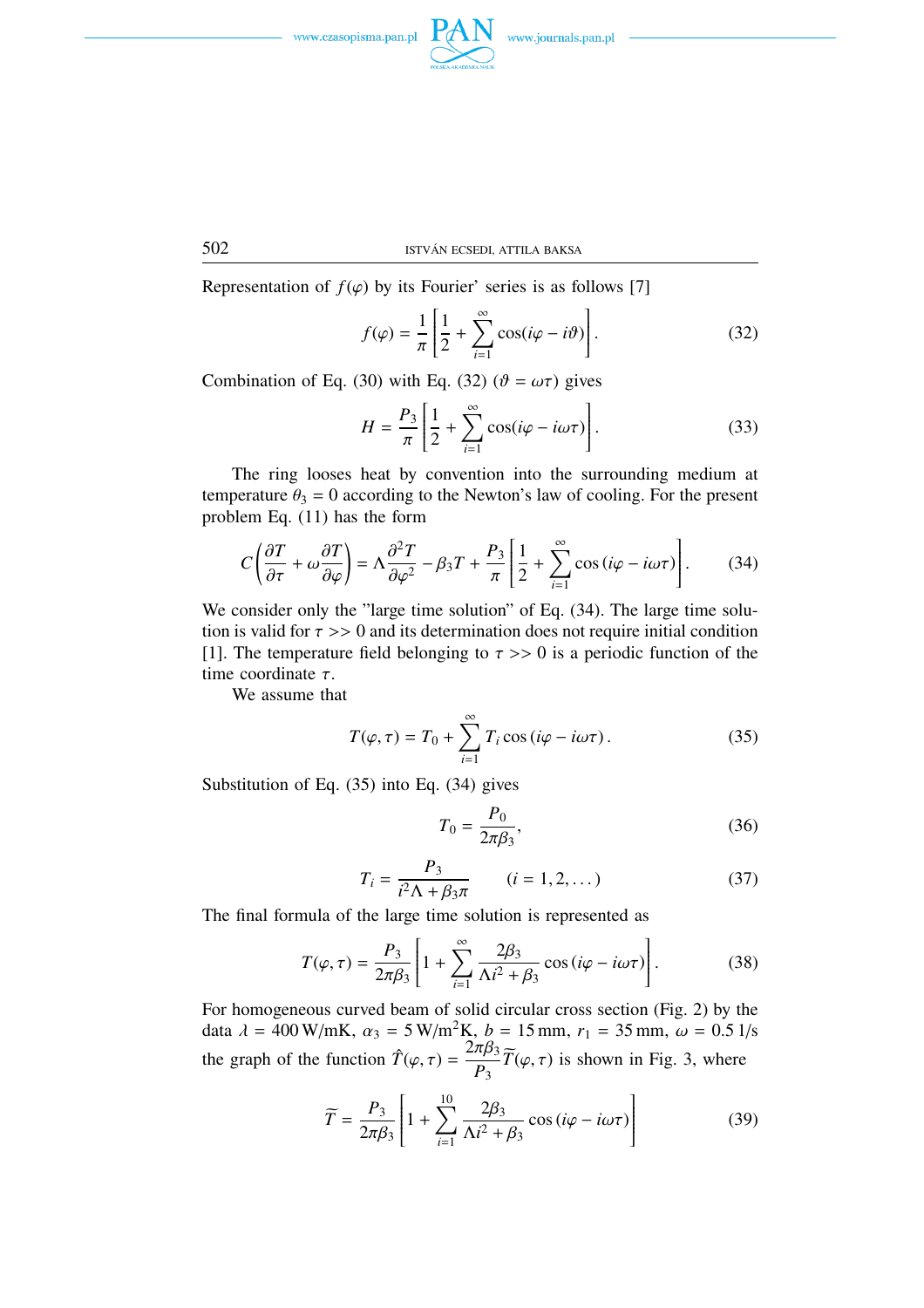



**4.3. Closed ring is allowed to cool by convention**

The surrounding medium has zero temperature  $\theta_3 = 0$  and the initial temperature of the ring is given by its Fourier series as

$$
T(\varphi, 0) = \sum_{k=0}^{\infty} \left( D_k \cos k\varphi + E_k \sin k\varphi \right). \tag{40}
$$

In the present case, the ring is fixed  $\omega = 0$  and it is assumed that there are no internal heat source in *B* and there is no surface heat source on  $\partial B_3$ , that is, we have  $h = p_3 = 0$ . It is very easy to check all the conditions of cooling problem considered are satisfied if

$$
T(\varphi, \tau) = \sum_{k=0}^{\infty} \exp\left[-\left(k^2 \Lambda + \beta_3\right) \frac{\tau}{C}\right] (D_k \cos k\varphi + E_k \sin k\varphi).
$$
 (41)

We note, if

$$
T(\varphi, 0) = T_0 = \text{constant}, \quad (0 \le \varphi \le 2\pi) \tag{42}
$$

then (41) becomes

$$
T(\varphi, \tau) = T_0 \exp\left(-\frac{\beta_3 \tau}{C}\right).
$$
 (43)

#### **4.4. Split ring is allowed to cool by convection**

The closed ring considered in Section 4.3 at  $\varphi = 0$  is opened by a splitting. Same data are used as in the case of closed ring. The boundary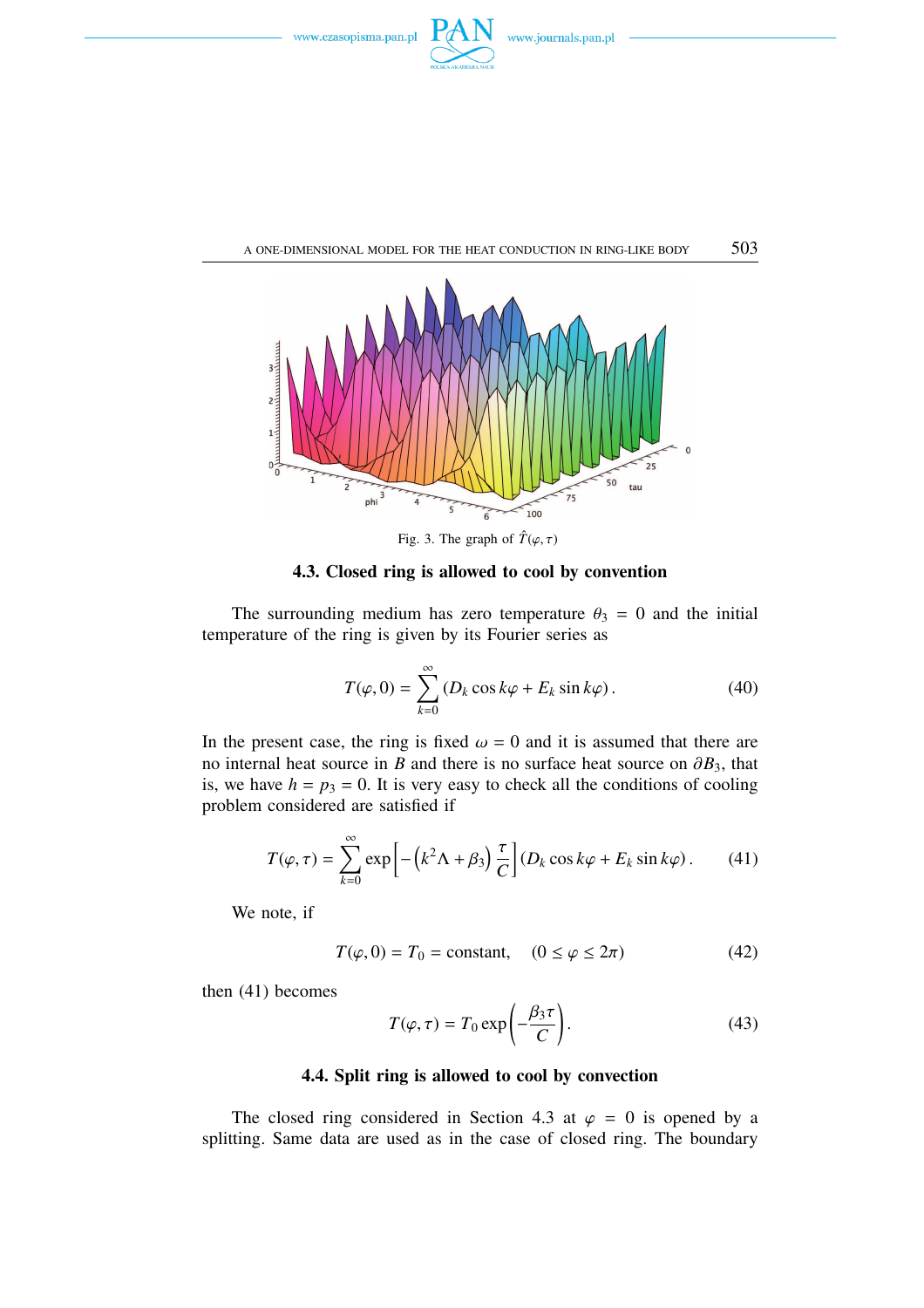





conditions according to Eqs. (17), (18) at 
$$
\varphi = 0
$$
 and  $\varphi = 2\pi$  are as follows  
for the case of  $\hat{p}_1 = \hat{p}_2 = 0$  and  $\hat{\theta}_1 = \hat{\theta}_2 = 0$ :

$$
-\Lambda \frac{\partial T}{\partial \varphi} + \beta_0 T = 0 \qquad \varphi = 0, \tag{44}
$$

$$
\Lambda \frac{\partial T}{\partial \varphi} + \beta_0 T = 0 \qquad \varphi = 2\pi. \tag{45}
$$

Here, we assume that  $\beta_1 = \beta_2 = \beta_0$ .

Both the "field" equation (11) and boundary conditions (44), (45) and initial condition (22) are satisfied if

$$
T(\varphi,\tau) = \sum_{i=1}^{\infty} B_i \exp\left(-\frac{\gamma_i^2 \Lambda + \beta_3}{C}\tau\right) f_i(\varphi), \tag{46}
$$

where

$$
f_i(\varphi) = \beta_0 \sin \gamma_i \varphi + \Lambda \gamma_i \cos \gamma_i \varphi, \quad 0 \le \varphi \le 2\pi, \quad (i = 1, 2, \dots), \tag{47}
$$

and  $\gamma$ <sup>*i*</sup> is the positive roots of the transcendental equation

$$
\tan 2\pi \gamma = \frac{2\beta_0 \gamma \Lambda}{(\gamma \Lambda)^2 - \beta_0^2}
$$
 (48)

and

$$
B_i = \frac{1}{D_i} \int\limits_0^{2\pi} T(\varphi, 0) f_i(\varphi) d\varphi \tag{49}
$$

$$
D_{i} = \int_{0}^{2\pi} f_{i}^{2}(\varphi) d\varphi = \pi \left[ \gamma_{i}^{2} \Lambda^{2} + \beta_{0}^{2} \right] + \Lambda \beta_{0} \sin^{2} 2\pi \gamma_{i} + \frac{\sin 4\pi \gamma_{i}}{4\gamma_{i}} \left[ -\beta_{0}^{2} + \gamma_{i}^{2} \Lambda^{2} \right],
$$
  
(*i* = 1, 2, ...). (50)

We note, if

$$
T(\varphi, 0) = T_0 = \text{constant} \tag{51}
$$

then

$$
B_i = \frac{\beta_0 (1 - \cos 2\pi \gamma_i) + \Lambda \gamma_i \sin 2\pi \gamma_i}{\gamma_i D_i} T_0 \quad (i = 1, 2, \dots). \tag{52}
$$

The derivation of solution (46) is based on the integral transform technique described in [1].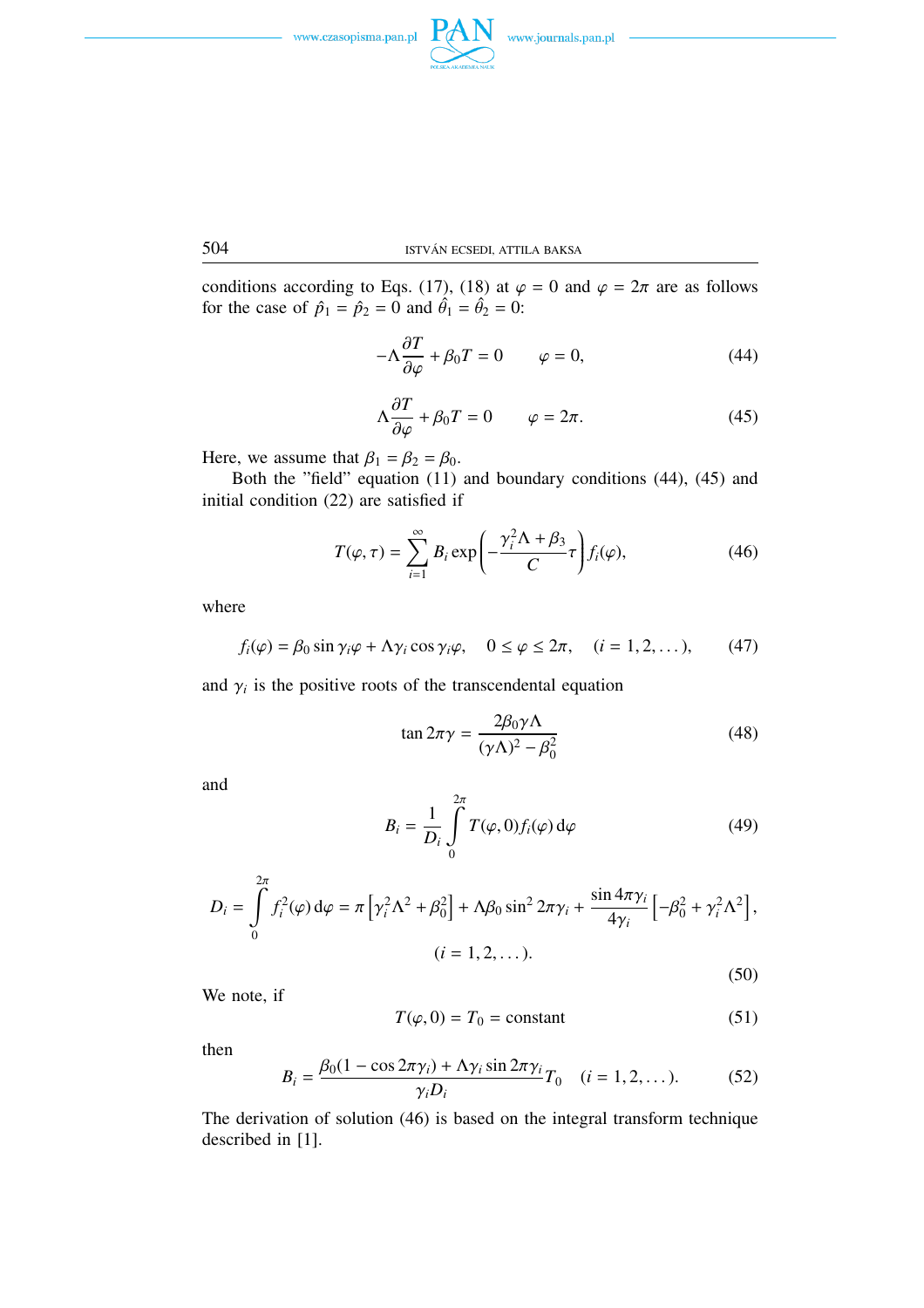

A ONE-DIMENSIONAL MODEL FOR THE HEAT CONDUCTION IN RING-LIKE BODY  $505$ 

### **4.5. Numerical solution of heat conduction problem for split ring**

In this section, a numerical solution is presented for the transient heat conduction problem for a composite split ring of rectangular cross section. The numerical solution is based on the formulae derived in Section 4.4 of this paper. The considered cross section is shown in Fig. 3. The following data are used:

$$
r_1 = 0.8 \text{ m}, \quad r_2 = 0.85 \text{ m}, \quad r_3 = 0.9 \text{ m}, \quad t = 0.01 \text{ m}
$$
\n
$$
\rho_1 = 7850 \frac{\text{kg}}{\text{m}^3}, \quad \rho_2 = 8960 \frac{\text{kg}}{\text{m}^3}, \quad \lambda_1 = 400 \frac{\text{W}}{\text{mK}}, \quad \lambda_2 = 60 \frac{\text{W}}{\text{mK}},
$$
\n
$$
c_1 = 385 \frac{\text{J}}{\text{kg K}}, \quad c_2 = 460 \frac{\text{J}}{\text{kg K}}
$$
\n
$$
\alpha_1 = 20 \frac{\text{W}}{\text{m}^2 \text{K}} \quad \text{for} \quad r_1 < r < r_2, \ |z| < \frac{t}{2}, \ \varphi = 0;
$$
\n
$$
\alpha_1 = 10 \frac{\text{W}}{\text{m}^2 \text{K}} \quad \text{for} \quad r_2 < r < r_3, \ |z| < \frac{t}{2}, \ \varphi = 0;
$$
\n
$$
\alpha_2 = 20 \frac{\text{W}}{\text{m}^2 \text{K}} \quad \text{for} \quad r_1 < r < r_2, \ |z| < \frac{t}{2}, \ \varphi = 2\pi;
$$
\n
$$
\alpha_2 = 10 \frac{\text{W}}{\text{m}^2 \text{K}} \quad \text{for} \quad r_2 < r < r_3, \ |z| < \frac{t}{2}, \ \varphi = 2\pi;
$$
\n
$$
\alpha_3 = 20 \frac{\text{W}}{\text{m}^2 \text{K}} \quad \text{for} \quad r = r_1, \ 0 < \varphi < 2\pi, \ |z| < \frac{t}{2}, \quad \text{and}
$$
\n
$$
\text{for} \quad r_1 < r < r_2, \ 0 < \varphi < 2\pi, \ |z| < \frac{t}{2}, \quad \text{and}
$$
\n
$$
\text{for} \quad r_2 < r < r_3, \ 0 < \varphi < 2\pi, \ |z| < \frac{t}{2}, \
$$

For the FEM solution the ring-like-body is discretized by three-dimensional forced convection/diffusion linear elements (DCC3D8). The total number of variables in the whole model is 3682. The distribution of elements in radial, circumferential and axial directions is quasi uniform.

For  $\tau_0 = 0$  s,  $\tau_1 = 50$  s,  $\tau_2 = 500$  s,  $\tau_3 = 1000$  s and  $\tau_4 = 10000$  s the temperature fields calculated from Eq. (46) for open ring are shown in Figs. 5-9 compared with FEM solutions which were obtained by the use of Abaqus finite element software. In Figs. 5-9  $\overline{T}_{\text{FEM}}$  is defined as

$$
\overline{T}_{\text{FEM}} = \overline{T}_{\text{FEM}}(\varphi) = \frac{1}{a} \int_{A} T_{\text{FEM}} \, dA,\tag{53}
$$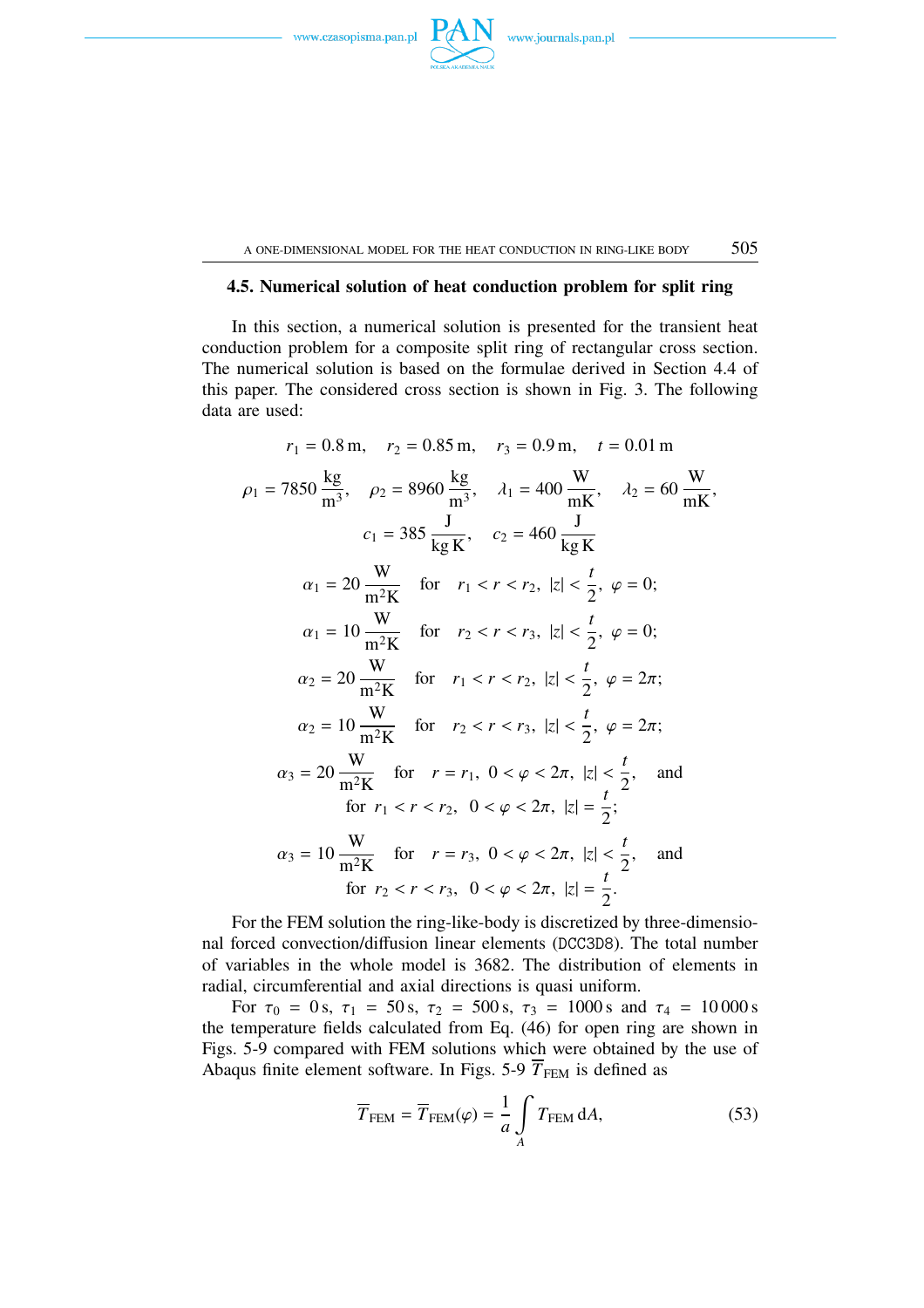





Fig. 4. Composite rectangular cross section

where  $T<sub>FEM</sub>$  denotes the temperature field extracted from FEM computations. For the "numerical analytical" solution in Eq. (46) instead of infinite number of term only ten terms were considered.



Fig. 6. Temperature field of open ring at  $\tau = \tau_1$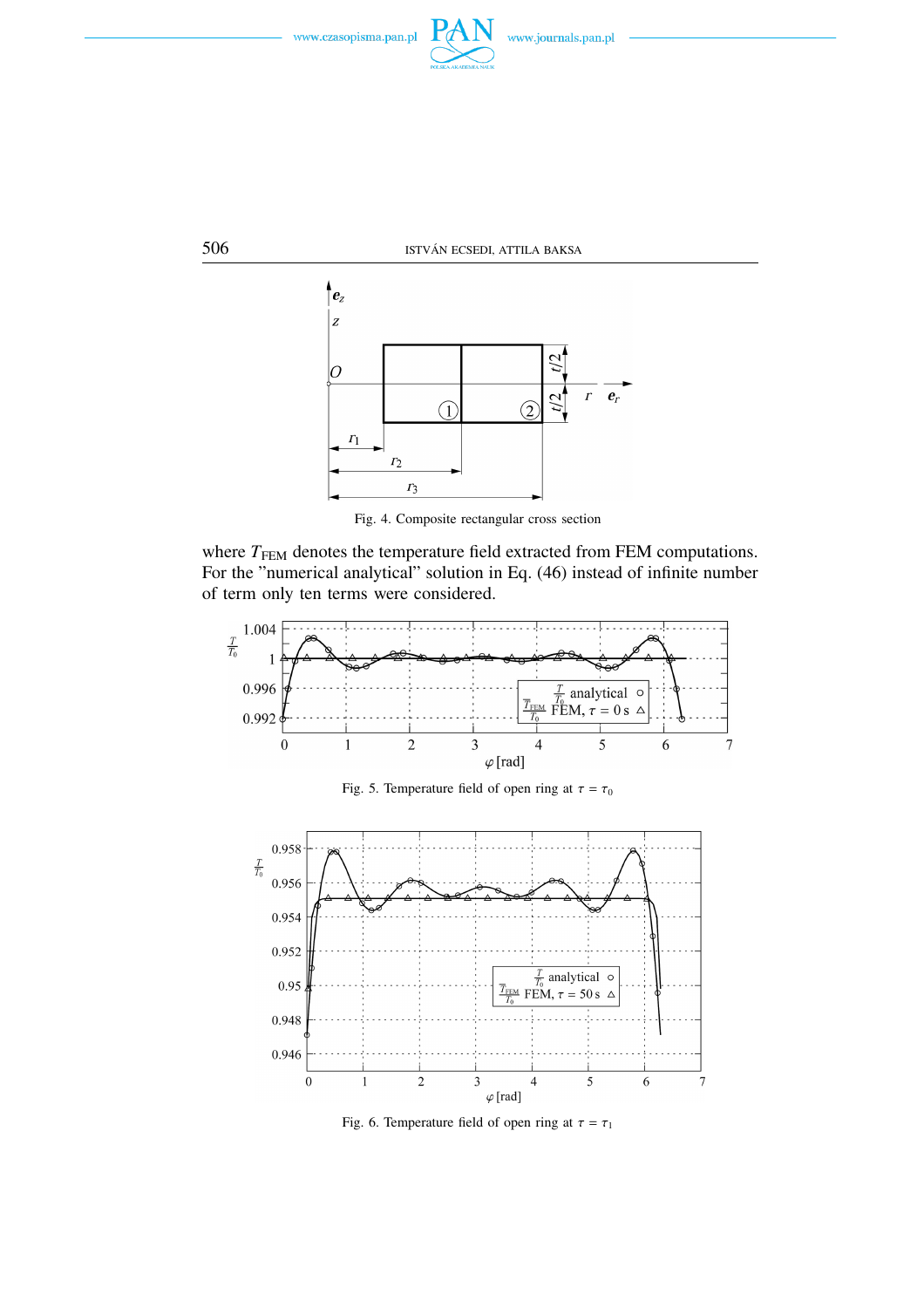











Fig. 9. Temperature field of open ring at  $\tau = \tau_4$